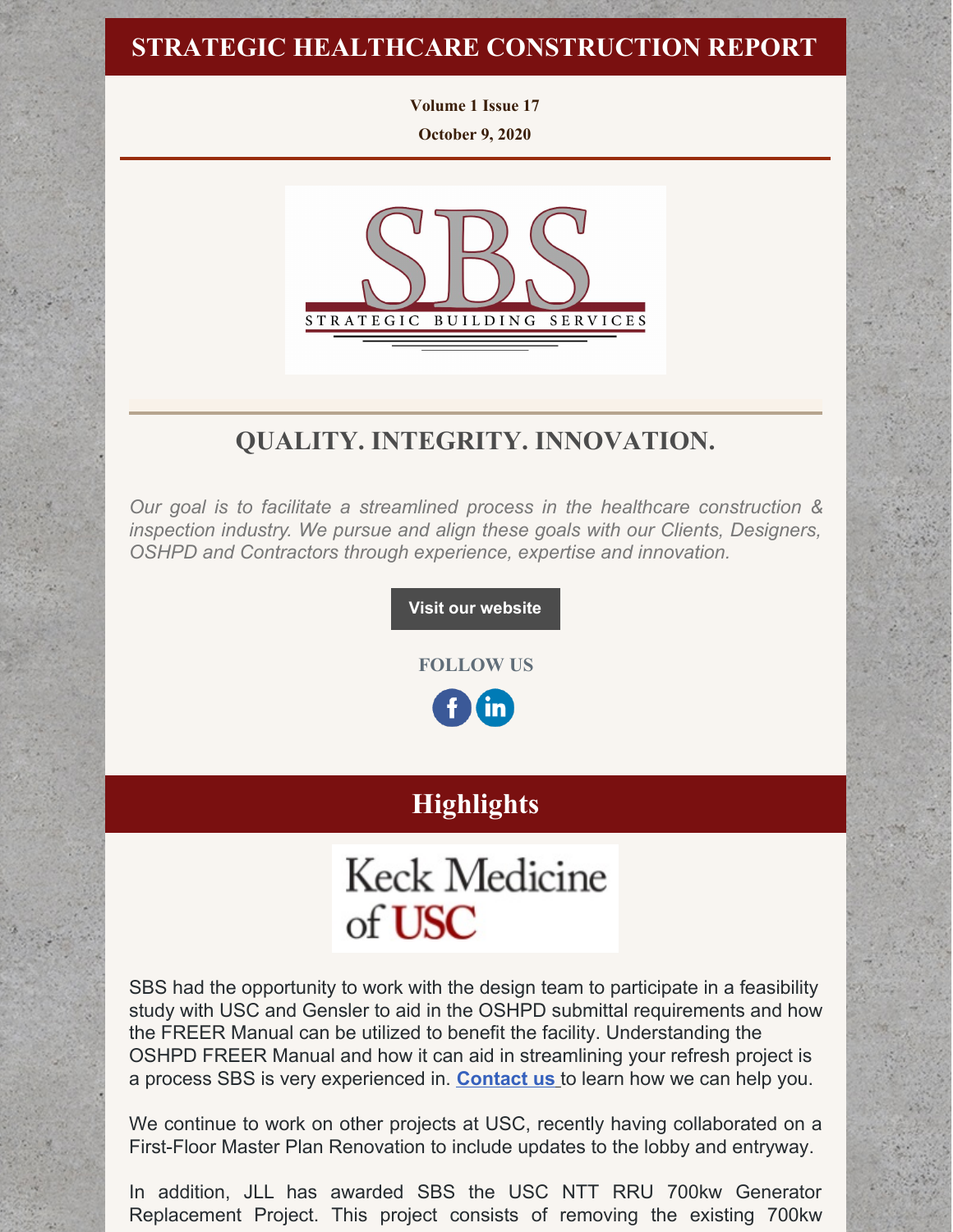generator, the auxiliaries, and the generator paralleling controls. The replacement is a new 800KW CAT C27 generator it's auxiliaries/controls and new day tank. This is an on-going project that SBS will be aiding the facility with closure in providing IOR Services to complete the remaining scope, commission the generator and test it's local and remote safety monitoring points.



We want to thank Lisa Polansky, Senior Project Manager / Capital Construction Development - HSC for introducing us to USC and allowing us the opportunity to be a part of their team. We were fortunate to work with Lisa at Henry Mayo Newhall Hospital where she was in charge of managing multiple construction projects that where were providing Inspector of Record Services.



#### **Loma Linda University Medical Center**

#### **Load Bank Testing – (4) 2500kw CATEPILLAR Generators**

Loma Linda is well on its way with closeout activities as McCarthy/Berg/Helix JV started generator load bank testing this week. This is the initial equipment testing to meet NFPA 110 Chapter 7.13 & CEC Article 700 installation acceptance requirements. See our SBS LABS section below for more code information. Prior to tying into the building, our selective coordination and short circuit study needs to be complete and inspected with the third party, the IOR and verification by the EEOR, Stantec & OSHPD. Additional testing of the generators paralleling gear & the 19 ATS's for load demand/load shed to verify essential power is set by correct priority. Fuel monitoring, all local & remote safety annunciation functions will also be necessary to complete the generator system. Completing these items will then allow other system testing of the building for minimum lighting levels for egress, the fire pump, elevators, fire alarm, smoke control system, medical gas alarms and many additional building systems that are all part of the Level 1 generator emergency power supply system.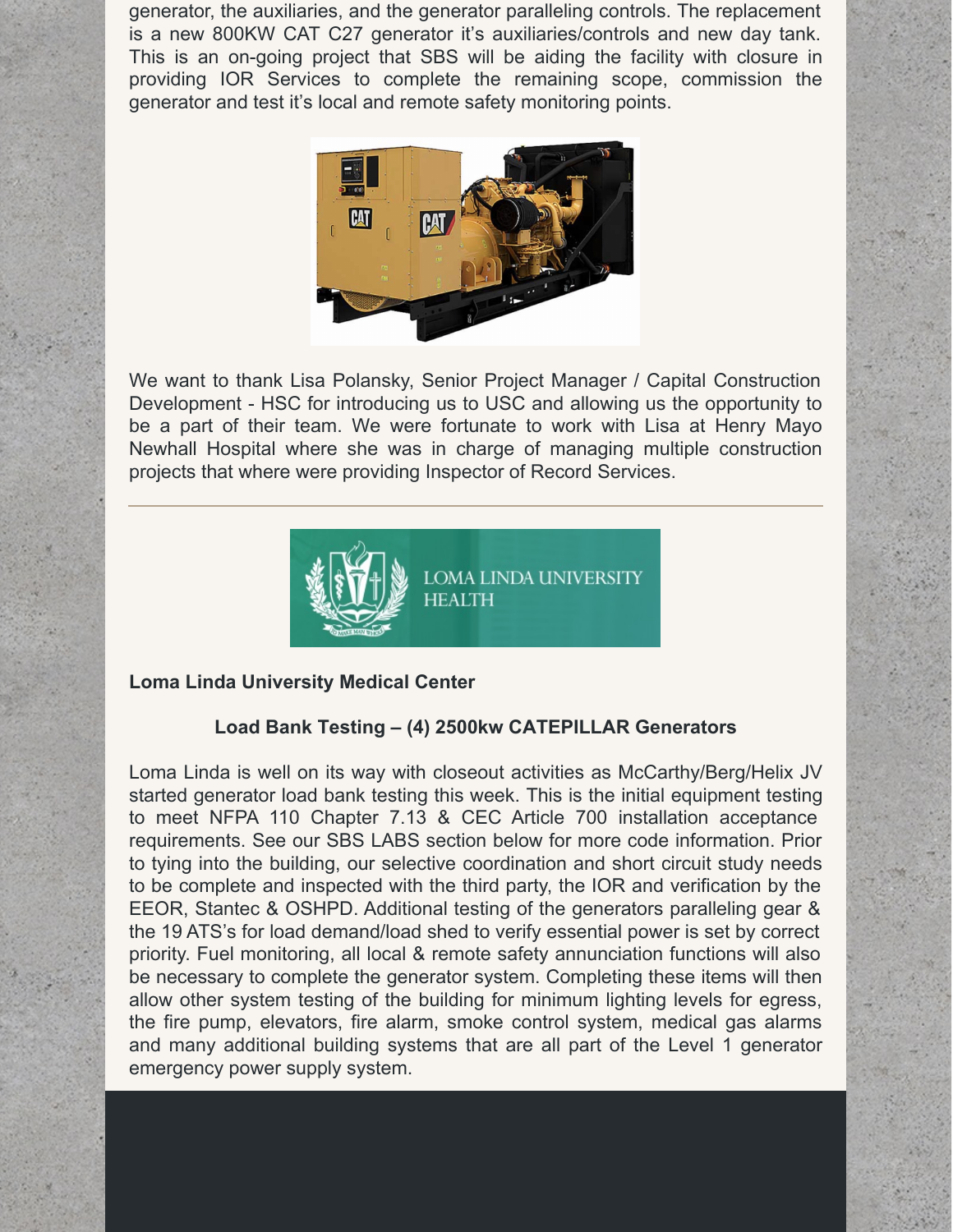

## **SBS Behind the Scenes**



#### **Sharon Bennett Project Coordinator**

Sharon joined SBS in May 2016 forming part of the team for the Loma Linda University Medical Center project. At LLUMC, Sharon helps oversee a team of 16 IORs and all of the documentation for the 26 projects. She helps things run smoothly and timely. Her contribution has been essential

in making the project a successful team effort.

Sharon previously worked in residential and commercial construction before landing a role at HMC in 2011. During this time, she gained a lot of experience and developed many of the skills that she would eventually bring with her to SBS. SBS is very forutnate to have Sharon as a team member where she will be relocating to San Diego to form part of the Scripps Memorial Hospital, La Jolla project team.

In her own words, "Very proud to be an SBS Team Member and feel like we have grown up together. Love my job and take a lot of pride in what I do. My family is very important to me and being a grandma is the best gift that life can give you. My favorite slogan is '**Work hard, play hard**,' and was said to be Theodore Roosevelt 's favorite as well."

**SBS LABS**

Thank you Sharon for all that you do for SBS!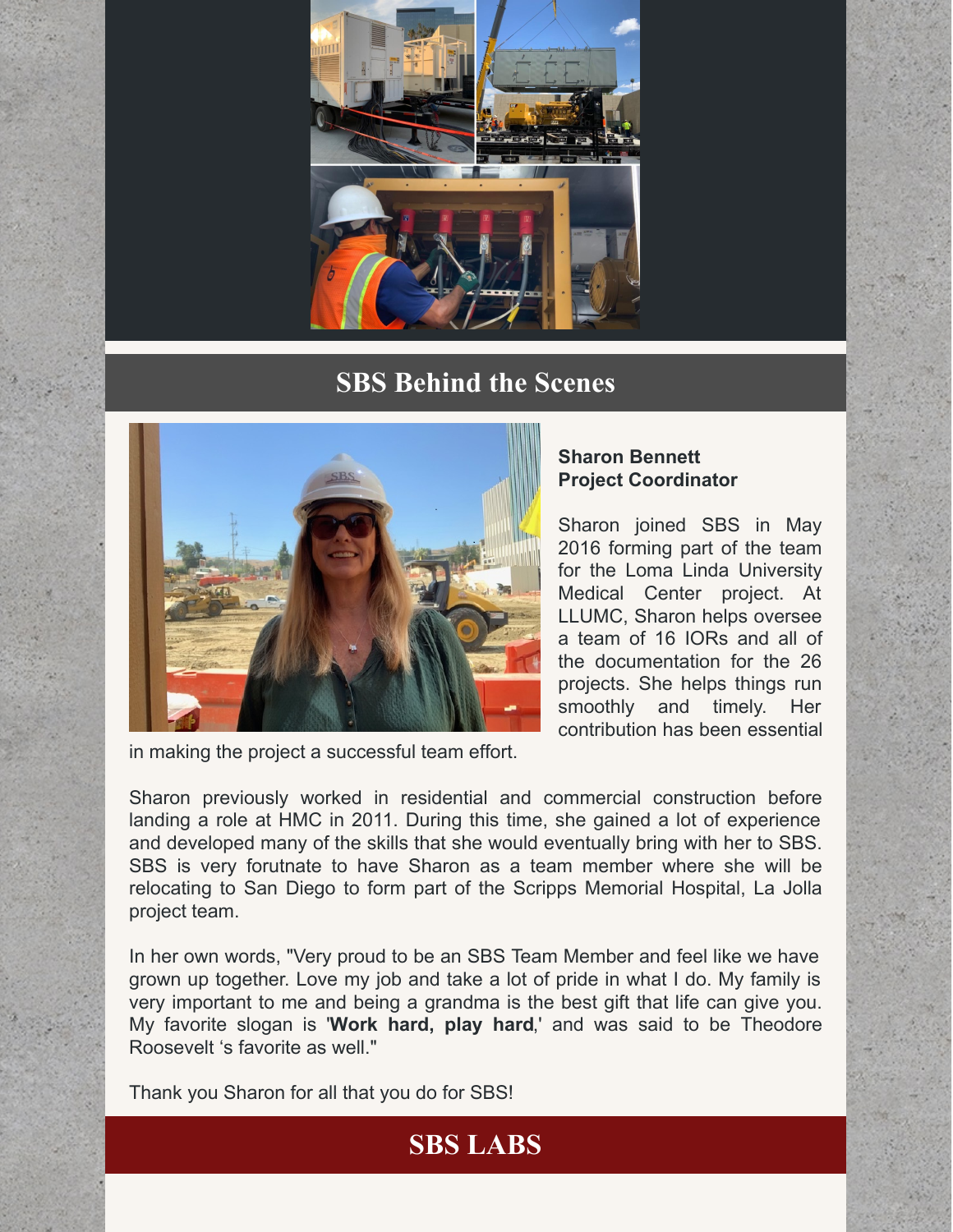

The healthcare construction industry can be very technical and it takes years of experience to accurately navigate through the process. We wanted to use this newsletter as not only reading about what SBS is up to, but also as a tool that can provide helpful information for you on your next OSHPD project. Here is this week's topic that we've experienced in the past and hopefully is beneficial to you:

#### **Emergency Power Supply System Classifications**

Emergency Power Supply System Classifications are important to know so the correct code is applied.

Types of Power Systems:

- Emergency Power Systems; 2019 CEC Article 700
- Legally Required Standby Systems; 2019 CEC Article 701
- Optional Standby Power Systems; 2019 CEC Article 702
- Critical Operations Power Systems; 2019 CEC Article 708

The link provided is a **2016 code cycle for [Emergency](https://protect-us.mimecast.com/s/CbquC2kQypsVxqc99Hf6?domain=files.constantcontact.com) Power Systems**. OSHPD provides technical reminder lists that you can find on their website by **[clicking](https://protect-us.mimecast.com/s/FfIDC31PzqhX81SvF1vq?domain=oshpd.ca.gov) her[e.](https://protect-us.mimecast.com/s/FfIDC31PzqhX81SvF1vq?domain=oshpd.ca.gov)**

The codes cycles that apply to the applicable standards can be found in Chapter 35 of the California Building Standards Code. This reminder list covers design, installation and testing requirements. The list of codes to follow is extensive: CBC 2016, CEC 2016, CMC 2016, CFC 2016 NFPA 30 2012, NFPA 37 2015, NFPA 55 2016, NFPA 99 2015, NFPA 110 2016, NFPA 704 2012.

We've also included a **[generator](https://protect-us.mimecast.com/s/VG56C4xPArhzjNcj5p-V?domain=files.constantcontact.com) start up checklist provided by CAT** and a **link to their site** for more [educational](https://protect-us.mimecast.com/s/aU4RC5yXBvsMnmul-gos?domain=cat.com) webinars & power systems training.

Generator testing can have many challenges and different options to how you install and test. Operating hospital facilities require two sources of power per 2019 CEC 517.30. Maintaining two sources while doing construction for a new generator system may require a temporary generator so we've included OSHPD **CAN [2-108](https://protect-us.mimecast.com/s/8g3IC684DwhP32c9SwzH?domain=oshpd.ca.gov)**.This covers, but is not limited to, CEC 590 Temporary Installations for new and emergency installations based on timelines. This also details permits for temporary use, which are separate from, and in addition to, permits for permanent construction of the work and shall be granted solely for the period needed during construction.

As SBS LABS continues the journey of formalizing material to share with you, please take a moment to subscribe to our Youtube Channel to stay on top of all of the latest with **SBS [LABS.](https://www.youtube.com/channel/UCfR7qiqf9X9tzNf1jD-an_Q)**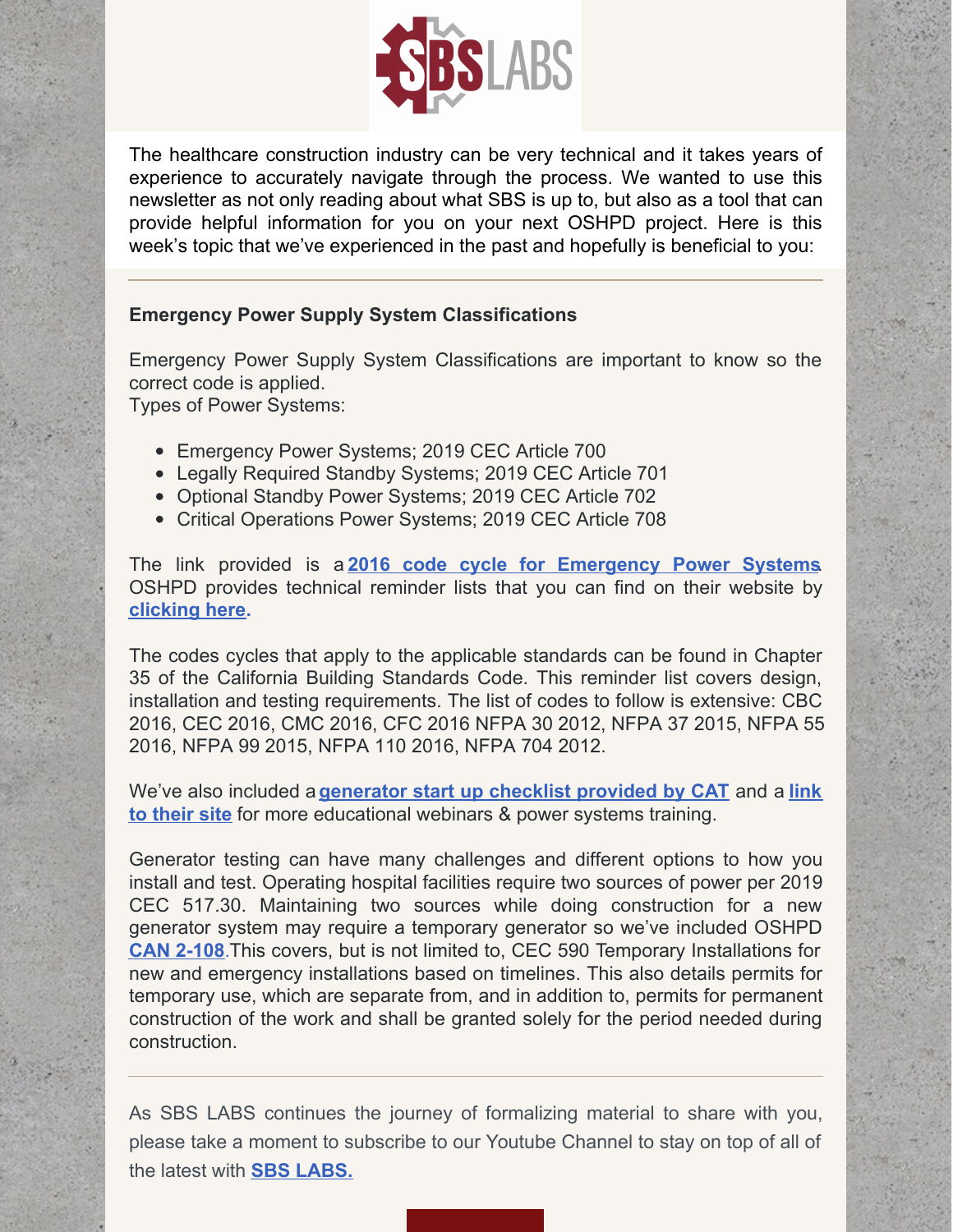**[Contact](http://www.strategic-building.com/contacts) SBS**

## **Newsworthy**



Construction Complete on Keck Medicine of USC Buena Park Oncology Clinic (MCD/September 24, 20)

**Click here to read [article](https://mcdmag.com/2020/09/construction-complete-on-keck-medicine-of-usc-buena-park-oncology-clinic/#.X4CvxGhKjRY)**



# **HCD Virtual is coming to you November 9-12!**

The leading healthcare design industry show is going virtual!

Attendees will have the opportunity to earn more than 20 continuing education credits, network with peers, discuss best practices, and influence the direction of the industry as it advances into the future. Click **[here](https://hcdvirtual.com/)** for more details.





## **Firestop SOP for Healthcare**

This seminar will outline the benefits of having this most important life safety feature.

Learning Objectives:

Understanding the importance of having a standard operating practice (SOP) for firestopping, or passive fire protection and how to design or enhance one.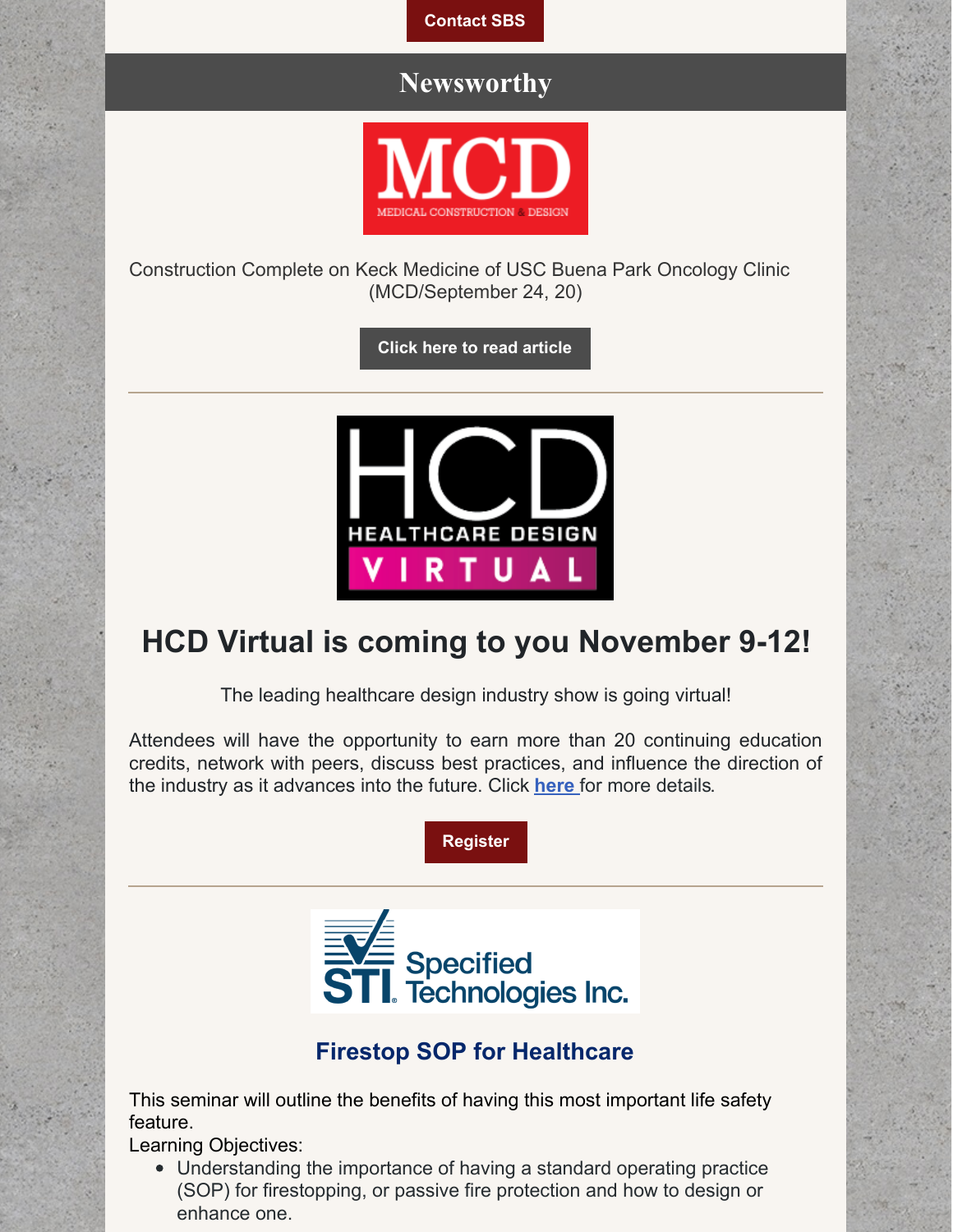- Understanding what firestopping is and why passive fire protection is such a critical component to life safety and code compliance.
- Identifying the key elements to a balanced fire protection program in any barrier management program.
- Recognizing areas for consideration when designing sustainability into a healthcare facility, or future-proofing.

This course has been registered with AIA (1 LU/HSW), BICSI (1 CEC) and ICC (0.1 CEU).

#### **Thursday, October 15, 2020 2:00 PM EDT**

**[Register](https://stifirestop.zoom.us/webinar/register/WN_kKvTDHhkTzymsfvxoftz4Q?mc_cid=4ef16a1ef5&mc_eid=e432ccbfe6)**

#### **2019 CALIFORNIA BUILDING CODE Part 2, Title 24, California Code of Regulations**

**CAN [2-102.6](https://oshpd.ca.gov/ml/v1/resources/document?rs:path=/Construction-And-Finance/Documents/Resources/Codes-and-Regulations/Code-Application-Notices-CANs/2019/CAN-2019-Building-Code-2-102.6-Remodel.pdf)** – Remodel – 11/08/2019 Action/Comment: N/A

**CAN [2-407.4.1](https://oshpd.ca.gov/ml/v1/resources/document?rs:path=/Construction-And-Finance/Documents/Resources/Codes-and-Regulations/Code-Application-Notices-CANs/2019/CAN-2-407.4.1_Direct-Corridor-Access-from-Habitable-Rooms_Rev-042320_ACC.pdf)** – Direct Corridor Access from Habitable Rooms – 11/12/2015 Action/Comment: 04/23/2020

**CAN [2-407.2.2](https://oshpd.ca.gov/ml/v1/resources/document?rs:path=/Construction-And-Finance/Documents/Resources/Codes-and-Regulations/Code-Application-Notices-CANs/2019/CAN2-407.2.2_Nurses-Stations_A.pdf)** – Nurses' Stations – 04/21/09 Action/Comment: 07/08/2020

**CAN [2-703.3](https://oshpd.ca.gov/ml/v1/resources/document?rs:path=/Construction-And-Finance/Documents/Resources/Codes-and-Regulations/Code-Application-Notices-CANs/2019/CAN2-703.3_Engineering-Judgments_A.pdf)** – Engineering Judgments – 05/20/09 Action/Comment: 07/09/2020

**CAN [2-2508.2.1](https://oshpd.ca.gov/ml/v1/resources/document?rs:path=/Construction-And-Finance/Documents/Resources/Codes-and-Regulations/Code-Application-Notices-CANs/2019/CAN-2-2508.2.1_Weather-Protection-for-GypsumWallboard_Rev041620_Final.pdf)** – Weather Protection for Gypsum Wallboard – 08/19/2009 Action/Comment: 04/16/2020



Strategic Building Services 18345 Sierra Highway, Unit 6 Santa Clarita, CA 91351